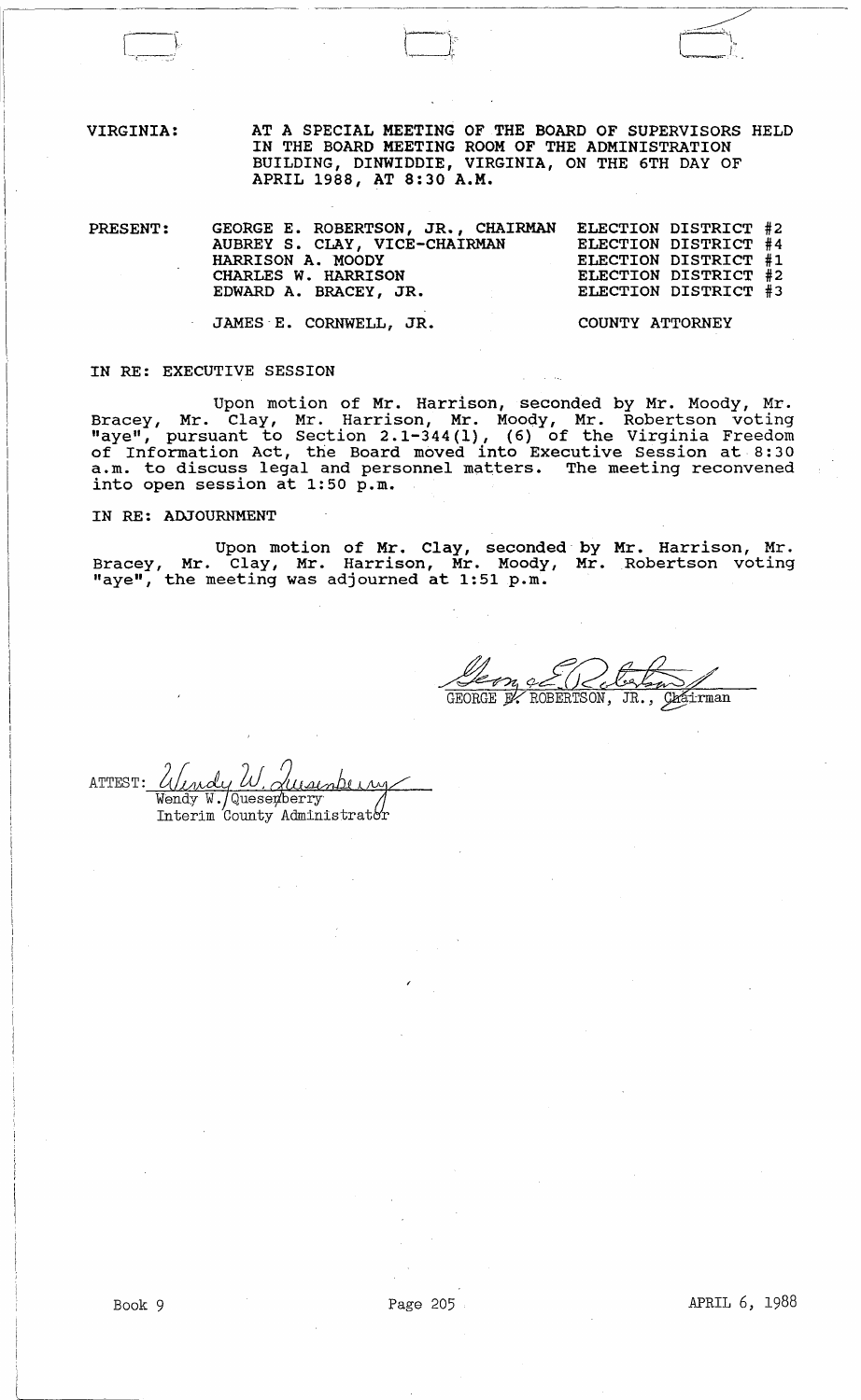VIRGINIA: AT THE REGULAR MEETING OF THE BOARD OF SUPERVISORS HELD IN THE BOARD MEETING ROOM OF THE ADMINISTRATION BUILDING, DINWIDDIE, VIRGINIA, ON THE 6TH DAY OF APRIL, 1988, AT 2:00 P.M.

| <b>PRESENT:</b> | GEORGE E. ROBERTSON, JR., CHAIRMAN<br>AUBREY S. CLAY, VICE-CHAIRMAN<br>HARRISON A. MOODY<br>CHARLES W. HARRISON<br>EDWARD A. BRACEY, JR. | ELECTION DISTRICT #2<br>ELECTION DISTRICT #4<br>ELECTION DISTRICT #1<br>ELECTION DISTRICT #2<br>ELECTION DISTRICT #3 |
|-----------------|------------------------------------------------------------------------------------------------------------------------------------------|----------------------------------------------------------------------------------------------------------------------|
|                 | ALVIN BOOTH<br>JAMES E. CORNWELL, JR.                                                                                                    | DEPUTY SHERIFF<br>COUNTY ATTORNEY                                                                                    |

#### IN RE: MINUTES

Upon motion of Mr. Moody, seconded by Mr. Harrison, Mr. Bracey, Mr. Clay, Mr. Harrison, Mr. Moody, Mr. Robertson voting "aye", the minutes of the March 16, 1988 Regular Meeting, March 17 and March 29, 1988 continuation Meetings were approved as presented.

#### IN RE: CLAIMS

-.- --\_.\_--=-,

Upon motion of Mr. Clay, seconded by Mr. Harrison, Mr. Bracey, Mr. Clay, Mr. Harrison, Mr. Moody, Mr. Robertson voting "aye",

BE IT RESOLVED BY THE BOARD OF SUPERVISORS OF DINWIDDIE COUNTY, VIRGINIA, that the following claims be approved and funds appropriated for same: General Fund checks numbering 88-766 and 88-767 amounting to \$146.68, and General Fund checks nUmbering 101 thru 247 amounting to \$192,207.68.

IN RE: CITIZEN COMMENT

Mr. Fred Sahl appeared before the Board to discuss the position of County Administrator and what he thought the Board should consider when they hire someone to fill the position.

He pointed out that out of the total budget, there is very little that the County Administrator can control.

#### IN RE: ADDITION TO EVELYN ABRAHAMS SCHOLARSHIP FUND

Upon motion of Mr. Bracey, seconded by Mr. Harrison, Mr. Bracey, Mr. Clay, Mr. Harrison, Mr. Moody, Mr. Robertson voting "aye",

BE IT RESOLVED BY THE BOARD OF SUPERVISORS OF DINWIDDIE COUNTY, VIRGINIA that the foll~wing resolution be adopted:

WHEREAS, the Evelyn Abrahams Scholarship Fund was established by Robert B. Pamplin through the Pamplin Foundation on June 1, 1977 in honor of Miss Evelyn Abrahams to provide scholarships for deserving graduates of Dinwiddie County High School: and

WHEREAS, Mr. pamplin dedication to Dinwiddie County has dedication to binwruare councy has through his generosity and on occasion increased the total

WHEREAS, Mr. Robert Pamplin, the scholarships by bringing the total Dollars; and again desires to increase funds up to One Million

 $\begin{picture}(20,20) \put(0,0){\line(1,0){10}} \put(15,0){\line(1,0){10}} \put(15,0){\line(1,0){10}} \put(15,0){\line(1,0){10}} \put(15,0){\line(1,0){10}} \put(15,0){\line(1,0){10}} \put(15,0){\line(1,0){10}} \put(15,0){\line(1,0){10}} \put(15,0){\line(1,0){10}} \put(15,0){\line(1,0){10}} \put(15,0){\line(1,0){10}} \put(15,0){\line(1$ 

 $\frac{1}{2} \left( \frac{1}{2} \left( \frac{1}{2} \left( \frac{1}{2} \left( \frac{1}{2} \left( \frac{1}{2} \left( \frac{1}{2} \left( \frac{1}{2} \right) \right) - \frac{1}{2} \left( \frac{1}{2} \left( \frac{1}{2} \right) \right) \right) \right) \right) - \frac{1}{2} \left( \frac{1}{2} \left( \frac{1}{2} \left( \frac{1}{2} \left( \frac{1}{2} \left( \frac{1}{2} \right) - \frac{1}{2} \left( \frac{1}{2} \right) \right) \right) \right) - \frac$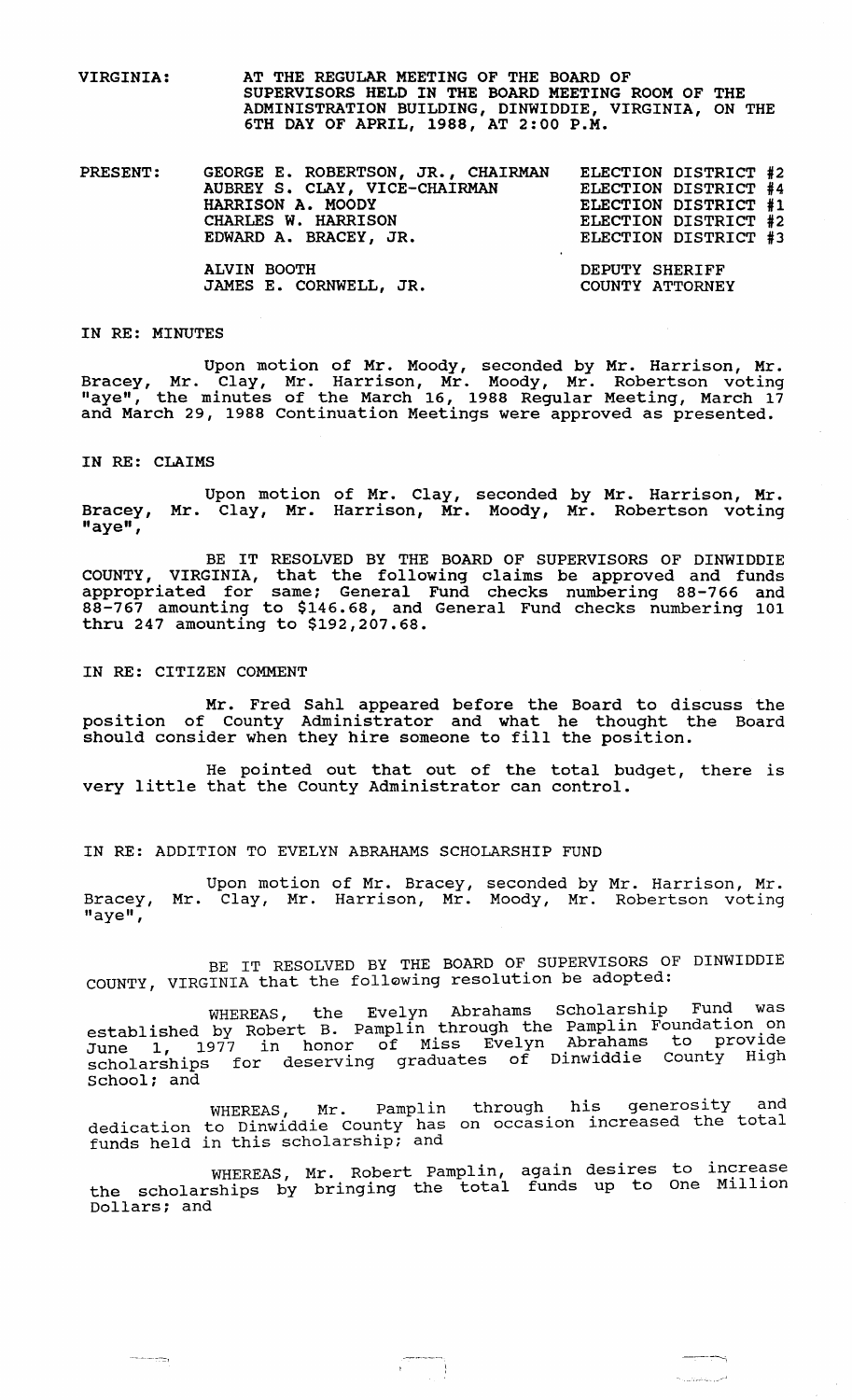WHEREAS, this can be accomplished by the sale of certain stock and purchase of bonds that will provide an annual income to the scholarship fund;

 $\perp$ 

NOW THEREFORE BE IT RESOLVED BY THE BOARD OF SUPERVISORS OF DINWIDDIE COUNTY, with gratitude to Mr. Robert Pamplin; accepts the 4,800 shares of Consolidated Paper common stock as Trustee to the Evelyn Abrahams Scholarship Fund; and

BE IT FURTHER RESOLVED BY THE BOARD OF SUPERVISORS OF DINWIDDIE COUNTY, VIRGINIA, that the Treasurer is hereby authorized to sell said stock at the best price available, and use the proceeds to pay the costs of the sale, including commission, to buy the BE IT FURTHER RESOLVED BY THE BOARD OF SUPI<br>DINWIDDIE COUNTY, VIRGINIA, that the Treasurer is hereby<br>to sell said stock at the best price available, and use t<br>to pay the costs of the sale, including commission,<br>following b

130M Philadelphia Electric Co. 11% bonds due 4-1-11 200M Florida Power & Light Co. 9 3/4% bonds due 4-1-17

IN RE: BUILDING INSPECTOR

Dwayne H. Abernathy presented his report for the Mr. Dwayn<br>month of March, 1988.

IN RE: ANIMAL WARDEN

Mr. Robert Rainey presented his report for the month of March, 1988.

IN RE: LIVE STOCK CLAIM -- JESSE HARRIS

 $\Box$ 

Upon motion of Mr. Harrison, seconded by Mr. Clay, Mr. Bracey, Mr. Clay, Mr. Harrison, Mr. Moody, Mr. Robertson voting "aye", Mr. Jesse Harris was awarded \$87.50 for two 35-pound shoats.

# IN RE: LIVE STOCK CLAIM -- WADE TUCKER

The Animal Warden presented a claim from Mr. Wade Tucker for 10, 6-8 weeks old pigs. Attached to the claim was a report from the Animal Warden stating that he did not feel that there was sufficient evidence without witnesses or undisturbed carcasses, or with the lack of carcasses, that dogs were involved in the death of the pigs.

Upon motion of Mr. Clay, seconded by Mr. Harrison, Mr. Bracey, Mr. Clay, Mr. Harrison, Mr. Moody, Mr. Robertson voting "aye", the claim submitted by Mr. Wade Tucker for 10, 6-8 weeks old pigs was denied.

IN RE: TARGET RANGE PERMIT -- LOUISE MOORE

Mr. Joe Emerson, Director of Planning, presented an Application for a Target Range Permit from Mrs. Louise B. Moore, to hold a Turkey Shoot on May 7, 1988 on her property located on Route 642.

Mr. Emerson stated that a Target Range Permit was approved for Mrs. Moore last year, with no apparent problems. He approved for mis. Hoord rase year, with ho apparence prosiems. He<br>recommended that the request for a permit to hold a Target Shoot on May 7th be approved for one day only. Mr. Ropertson suggested that hay fen be approved for one day only. In the hober.

Upon motion of Mr. Harrison, seconded by Mr. Bracey, Mr. Bracey, Mr. Clay, Mr. Harrison, Mr. Moody, Mr. Robertson voting "aye", Mrs. Louise Moore was granted a Target Range Permit to hold a Turkey Shoot on May 7, 1988, or May 14, 1988 (rain date) on her property located on Route 642, with all the conditions stated therein.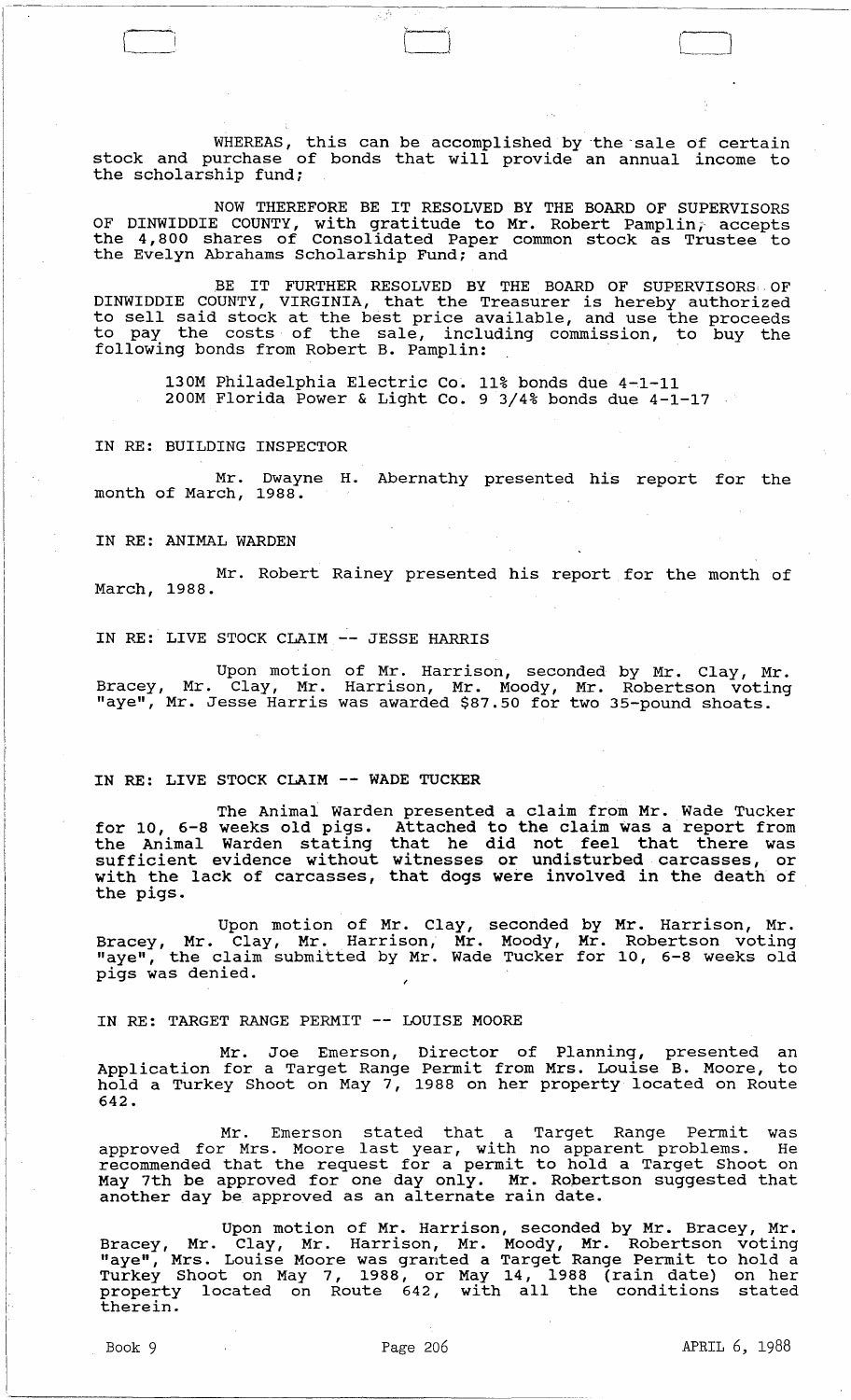#### IN RE: RECREATION DEPARTMENT

Ms. Fran Hart presented her report for the month of March, 1988.

# IN RE: COUNTY FLAG -- AUTHORIZATION TO PROCEED

Ms. Fran Hart, Recreation Director, presented a breakdown of costs involved in reproducing the County Flag.

To reproduce the entire flag, which would require a considerable amount of embroidery, it would cost \$515.00. To remove considerable amount of embroidery, it would cost \$515.00. To remove<br>the seal from the old flag and place it on a new background would cost \$50.00. Reproduction of silk screen flags from the original flag would be:

| 3 ft. x 5 ft. |  | \$109.39 |
|---------------|--|----------|
| 5 ft. x 8 ft. |  | \$139.39 |

The installation of flag poles would be:

| 25 ft. | \$350.00 |
|--------|----------|
| 30 ft. | \$390.00 |

The cost of flag poles would be:

| Executive 25 ft.                   | 30 ft.           | \$517.00<br>\$559.00 |                      |  |
|------------------------------------|------------------|----------------------|----------------------|--|
| Century                            | 25 ft.<br>30 ft. | \$675.00<br>\$747.00 | (With locking ropes) |  |
| Estate                             | 25 ft.<br>30 ft. | \$314.00<br>\$432.00 |                      |  |
| 9 quartz lights at<br>\$40.00 each |                  | \$360.00             |                      |  |

Installation charges are unknown at this time.

The Interim County Administrator stated that she had talked with Mr. Tom Newsom, who has donated \$800 towards the production of a County flag. She stated that he would be quite satisfied with the purchase of a flag pole for the County flag if the Board chose to remove the County seal from the old flag at a cost of \$50.00; or, apply the \$800 towards the reproduction of the entire flag for \$515.00, the balance of the money to be applied to a flag pole. She recommended that the 25 ft. Century pole be selected flag pole. She recommended that the 25 ft. Century<br>because of the feature that allows it to be locked.

Upon motion of Mr. Clay, seconded by Mr. Harrison, Mr. Bracey, Mr. Clay, Mr. Harrison, Mr. Moody, Mr. Robertson voting "aye", the Board authorized Timberlake Flag Center to reproduce the County flag by removing the seal from the old flag and putting it on a new background at a cost of \$50.00, and to erect a 25 ft.-Century d hew background at a cost of \$50.00, and to efect a 25 ft. Century<br>flag pole on the Courthouse lawn at a cost of \$675.00, plus \$350.00 for installation.

### IN RE: INSTALLATION OF FLAG POLES AND LIGHTS

The Interim county Administrator stated that the other two flag poles, one for the united states flag and one for the state flag, need to be erected on the Courthouse lawn, along with nine quartz lights to light the flags, the monument and the statue. She asked for authorization to have this work done at the same time the County flag pole is erected.

Upon motion of Mr. Harrison, seconded by Mr. Bracey, Mr. Bracey, Mr. Clay, Mr. Harrison, Mr. Moody voting "aye", (Mr. Robertson had stepped out of the room), the Interim County

سأعارض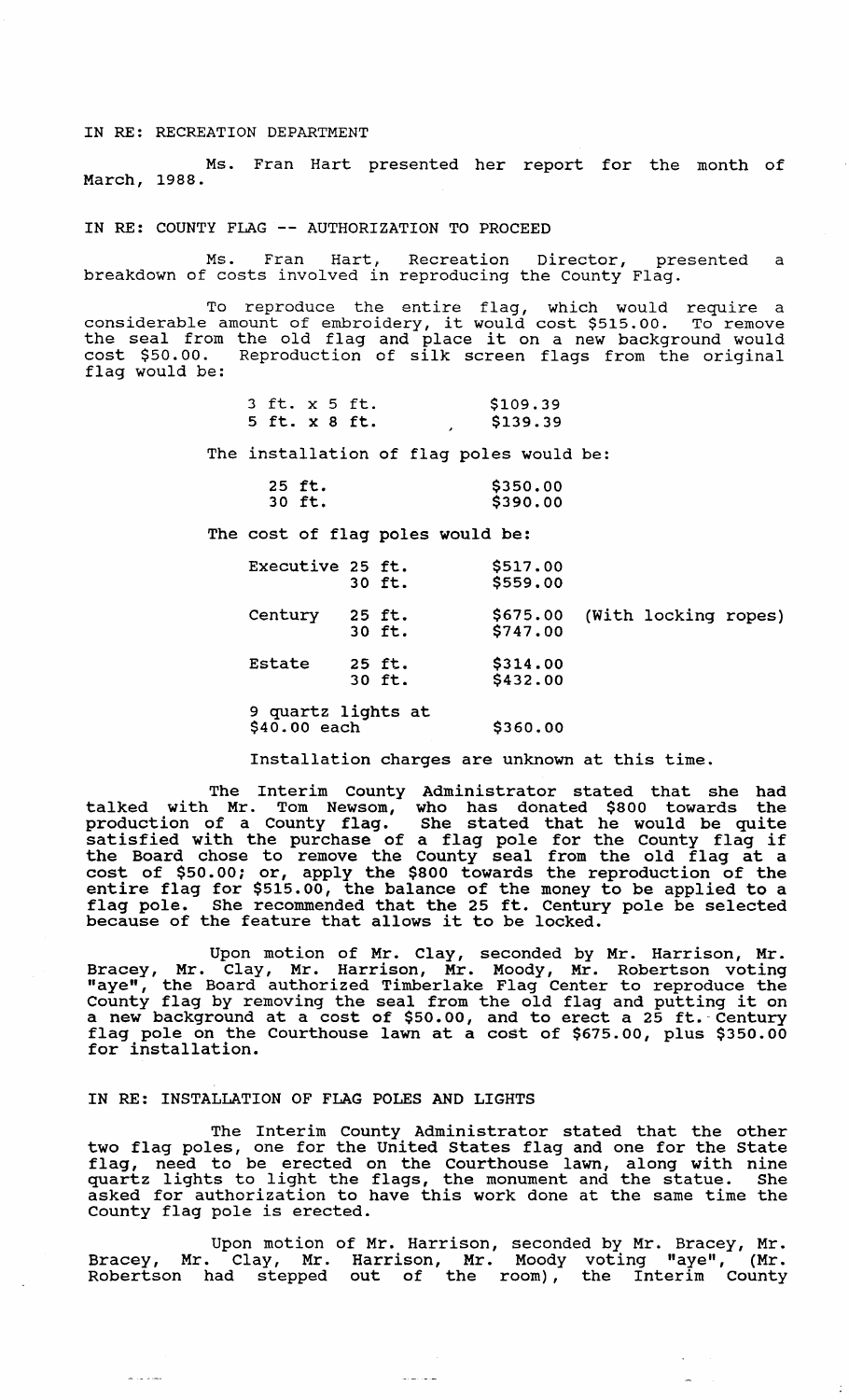Administrator was authorized to proceed with erecting two additional century 25 ft. poles for the united states and Virginia flags, along with nine quartz lights for the flag poles, statue, and monument on the Courthouse lawn, per the price· quotes submitted by Timberlake Flag Center.

 $\delta_{\rm B} \delta_{\rm eq}$ 

### IN RE: RECREATION COUNSEL BYLAWS

Ms. Fran Hart, Recreation· Director, asked if the Board was in a position to approve the bylaws for the Recreation Council.

Mr. Bracey stated that he still had a problem with using the word "shall" throughout the bylaws because he did not want the Advisory Council to have power over the Recreation Department. It was suggested that Ms. Hart, work with the County Attorney and Mr. Bracey, to change the wording of "shall" throughout the document to the satisfaction of Mr. Bracey.

Upon motion of Mr. Bracey, seconded by Mr. Clay, Mr. Bracey, Mr. Clay, Mr. Moody, Mr. Robertson voting "aye" (Mr. Harrison stepped out of the room),

BE IT RESOLVED BY THE BOARD OF SUPERVISORS OF DINWIDDIE COUNTY, VIRGINIA, that the bylaws for the Recreation Council as presented be approved upon review by Mr. Bracey and the county Attorney.

IN RE: TREASURER

Mr. W. E. Jones presented his report for March, 1988.

IN RE: VIRGINIA DEPARTMENT OF TRANSPORTATION

Mr. Harold Dyson, Assistant Resident Engineer, Virginia Department of Transportation, appeared before the Board to answer questions.

He reported that a study had been done on the speed limit on Route 1, north of the 35 mph speed limit zone outside the village of Dinwiddie. The study concluded that there was no need to virings of Binwradic. The Study Con.

Mr. Dyson also reported that a study had been made of mr. Dyson also reported that a study had been made of<br>the intersection of Routes 40 and 619 and it was determined that no additional improvements are necessary; however, the Highway diated intervalshed are incorportly.

Mr. Bracey asked if a sign could be placed on Route 1 just north of the Dinwiddie village, indicating that trucks enter the road from businesses along this area. Mr. Dyson stated that the foad from businesses along this died. This byson state

Mr. Clay stated that the Rocky Run Ruritan Club was concerned that if the project on Routes 650 and 649 was not started before July 1, that the money would be lost for this project. Mr. Dyson stated that they had been having right-of-way problems on that project, that the money was secondary construction money and would not be placed towards another project.

IN RE: VIRGINIA COMMUNITY CERTIFICATION PROGRAM

Mr. David Dickson, Director of Business and Community Services for the Department of Economic Development, appeared before the Board to give a brief presentation on the Virginia Community Certification Program.

The Board instructed the Interim County Administrator to determine what steps the County has completed in meeting the requirements of the Virginia Certification Program.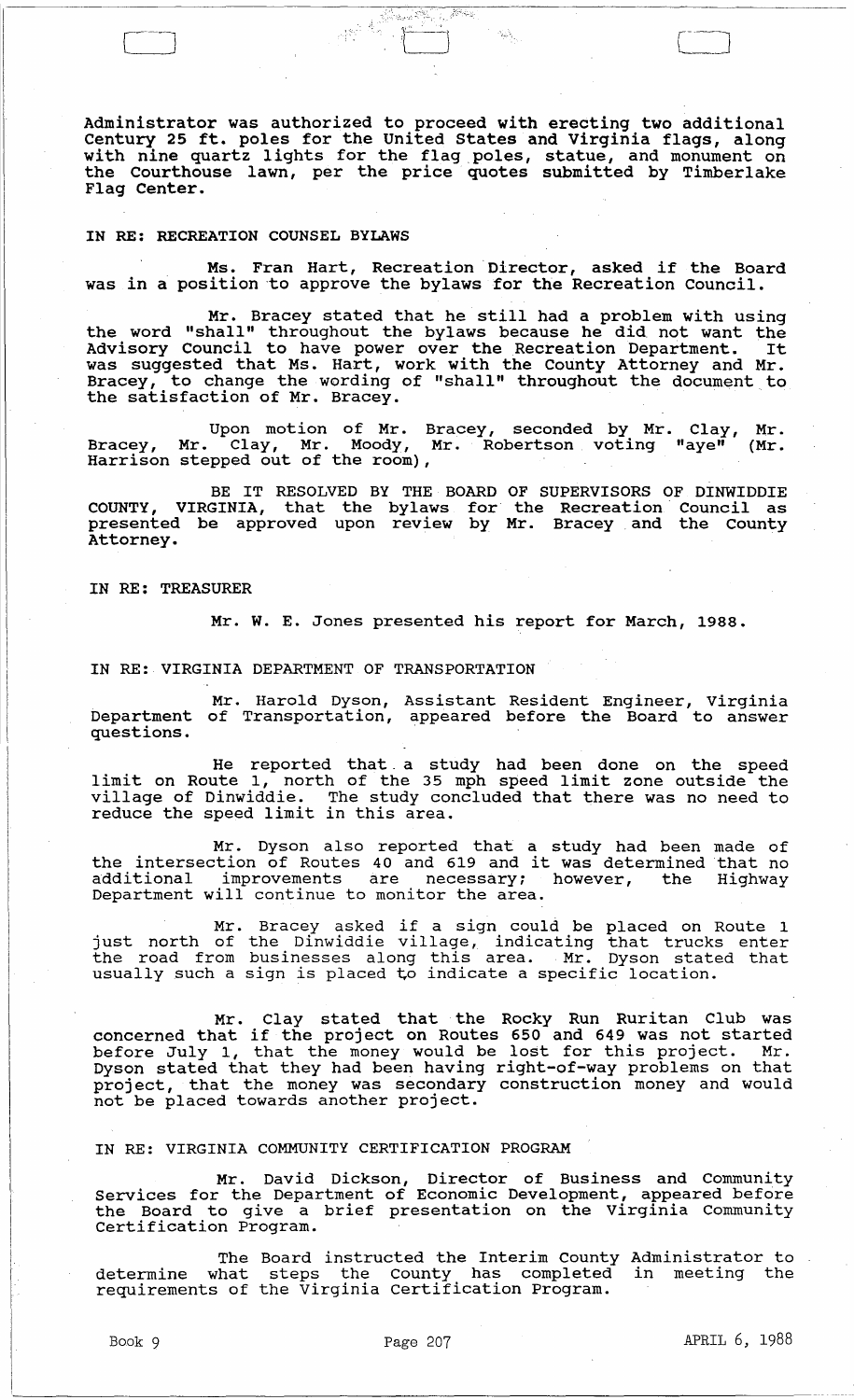# IN RE: DINWIDDIE CABLE TV -- REQUEST OF WAIVER OF SECONDARY PENALTY AND YEARLY AUDIT

Mr. Brian Lytle and Mr. Chuck Stigberg, of Dinwiddie Cable TV, appeared before the Board to request waiver of the secondary penalty and the yearly audit required under the County's Cable Television Franchise Agreement. The secondary penalty results in a cost of \$14,000, over and above the 8% late fee penalty.

Mr. Lytle stated that the company was trying to establish itself and the payment of \$14,000 would be a tremendous burden. He admitted that Dinwiddie Cable TV had failed to follow the franchise agreement as it pertains to the reporting of gross the franchise agreement as it pertains to the reporting of gross<br>receipts and the penalty upon failure to do so. He stated that it was an honest mistake and his Company was trying to give quality service to the customers. He therefore asked that the Board consider a waiver of penalty at this time.

He also asked that the Board waiver the yearly audit, which would cost anywhere from \$3,000 to \$6,000. He suggested that the Board consider an audit when they felt it was necessary within a reasonable time, rather than on an annual basis. He assured the Board that the books of the Dinwiddie Cable TV Company are always open for inspection.

The County Attorney stated that to do away with the audit requirement would cause the Code to have to be amended. He saw the problem with waiving the code to have to be amended. He saw the problem with waiving the audit was that the audit is the only thing that the County has to verify the revenues of the Cable TV Company. Mr. Harrison suggested that the Ordinance be amended to state that an audit be presented when requested by the County. Mr. Lytle suggested that the ordinance be changed to state that the County has the authority to waive the annual audit. He stated his county has the authority to waive the annual audit. He stated his<br>company would be glad to submit a letter each year to see if an audit is required by the County. Mr. Robert Moore, CPA for Dinwiddie Cable TV Company stated that the Board would not entirely be just accepting the word of the Cable Television Company. He stated he was an independent CPA firm and reviewed the records of the Cable TV Company on a monthly basis. He said they also provided a monthly audited financial statement. This statement could be sent in quarterly with the payment of the franchise fee. Upon motion of Mr. Harrison, seconded by Mr. Moody, Mr. Bracey, Mr. Clay, Mr. Harrison, Mr. Moody, Mr. Robertson voting "aye",

BE IT RESOLVED BY THE BOARD OF SUPERVISORS OF DINWIDDIE COUNTY, VIRGINIA, that the secondary penalty of \$14,000 be waived for Dinwiddie Cable TV for the year 1987 only; and,

BE IT FURTHER RESOLVED BY THE BOARD OF SUPERVISORS OF DINWIDDIE COUNTY, VIRGINIA, that the County Attorney draft an amendment to the Cable Television Ordinance on the requirement of an annual audit for the Board of Supervisors to consider for public hearing.

IN RE: KTI, ENERGY, INC. -- RESOLUTION OF SUPPORT

Upon motion of Mr. Clay, seconded by Mr. Harrison, Mr. Bracey, Mr. clay, Mr. Harrison, Mr. Moody, Mr. Robertson voting "aye", the following resolution was adopted:

WHEREAS, the preliminary studies have determined that a regional resource recovery system appears feasible in the regional resource recovery<br>Richmond/Tri-Cities Area; and

WHEREAS, experience both within the Commonwealth and nationwide indicates that resource recovery is becoming the preferred ecological means of solid waste management; and

 $\label{eq:1} \frac{1}{\sqrt{2}}\left(\frac{1}{\sqrt{2}}\right)^2\frac{1}{\sqrt{2}}\left(\frac{1}{\sqrt{2}}\right)^2\frac{1}{\sqrt{2}}\left(\frac{1}{\sqrt{2}}\right)^2.$ 

 $\frac{1}{2}$  and  $\frac{1}{2}$  . In particular,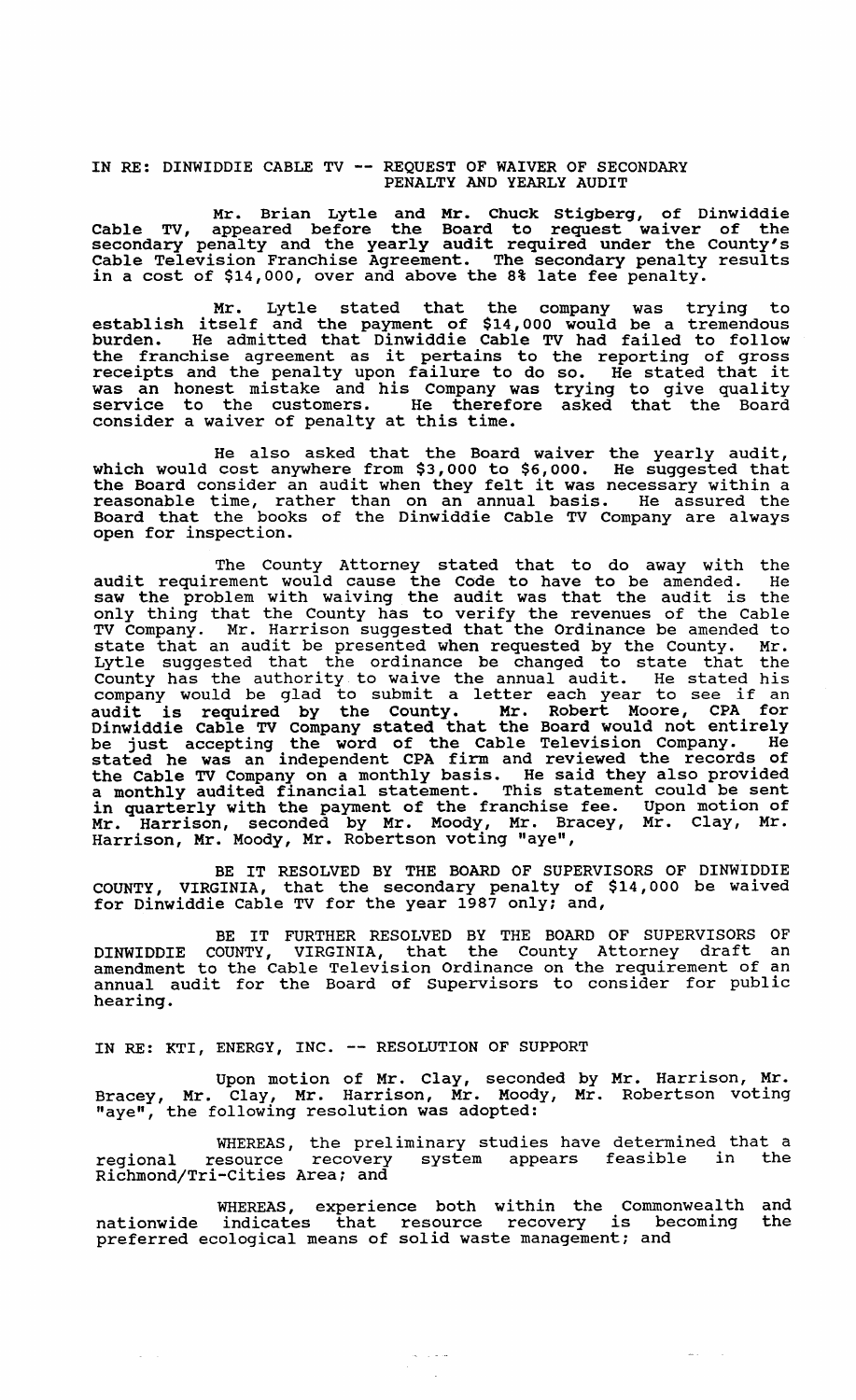WHEREAS, each locality within the Region within the next five to fifteen years will need to initiate further action to dispose of its solid waste;

 $t$  and  $t$  and  $t$  and  $t$  and  $t$  and  $t$  and  $t$  and  $t$  and  $t$  and  $t$  and  $t$  and  $t$  and  $t$  and  $t$  and  $t$  and  $t$  and  $t$  and  $t$  and  $t$  and  $t$  and  $t$  and  $t$  and  $t$  and  $t$  and  $t$  and  $t$  and  $t$  and  $t$  a

NOW THEREFORE BE IT RESOLVED, THAT THE DINWIDDIE COUNTY BOARD OF SUPERVISORS endorses the concept of a regional resource recovery system and encourages each of its adjoining localities to recovery system and encourages each of its adjoining focallities to<br>join with it in developing the necessary accord to permit the establishment of a regional agreement for the establlshment of a regional resource recovery plan; and

BE IT FURTHER RESOLVED, THAT THE DINWIDDIE COUNTY BOARD OF SUPERVISORS supports KTI, Energy, Inc. in its efforts to negotiate a contract with Virginia Power, and furthermore, agrees to undertake discussions with KTI Energy, Inc. ln regard to allevlatlng sold waste management issues that exist in the Richmond/Tri-cities Area.

# IN RE: PERSONNEL POLICIES **--** REVIEW OF FEDERAL AND STATE REQUIREMENTS

The Interim County Administrator presented a proposal from the County's Personnel consultant, Robinson, Farmer, Cox Associates, to review the County's personnel policies and procedures to be sure that they comply with all federal and state laws. This is necessary because the County exceeds 15 employees and there are certain additional requirements that would apply.

Upon motion of Mr. Bracey, seconded by Mr. Harrison, Mr. Bracey, Mr. Clay, Mr. Harrison, Mr. Moody, Mr. Robertson voting Bracey, H. Clay, H. Harrison, H. Hoody, H. Robertson voting<br>"aye", Robinson, Farmer, Cox Associates is authorized to review the personnel policies of the County to see that they comply with all federal and state regulations, total cost not to exceed  $$500.00.$ 

## IN RE: POSITION CLASSIFICATION REVIEW

The Interim County Administrator presented a proposal from Robinson, Farmer, Cox Associates to review the County's existing positions and provide a market analysis for determining whether positions should be graded. Total cost is not to exceed \$2,500.00.

She stated that with the hiring of a new County Administrator and possible reorganization, all positions under the Board of supervisors should be reviewed at this time. She suggested that it be placed in the 1988-89 budget for consideration by the Board. The Board agreed to discuss the proposal at budget time. No further action was taken.

### IN RE:APPOINTMENT -- DINWIDDIE COUNTY AIRPORT AND INDUSTRIAL AUTHORITY

Mr. Bracey nominated Mr. Thomas Hooker, Mr. Harrison seconded the nomination. Mr. Moody nominated Joe Emerson, Mr. Clay seconded the nomination. In: hoody hominated soc Emerson, hi. endy Mr. Emerson could be appointed to the Airport Authority because he was not a resident of Dinwiddie county. The County Attorney pointed was not a resident of binwiddle county. The county Actorney pointed<br>out that the law only stated that no more than four positions could be from Dinwiddie. The Chairman stated that he thought when the Authority was reorganized, that it was the intent that at least four members be from Dinwiddie County for a majority vote. Mr. Moody stated that although Mr. Emerson lived in Petersburg, he was still an employee of the County.

Thomas Hooker - Mr. Bracey, Mr. Harrison, Mr. Robertson voting "aye", Mr. Clay, Mr. Moody voted "nay".

Mr. Thomas Hooker was appointed to the Dinwiddie County Airport and Industrial Authority, term ending January 31, 1991.